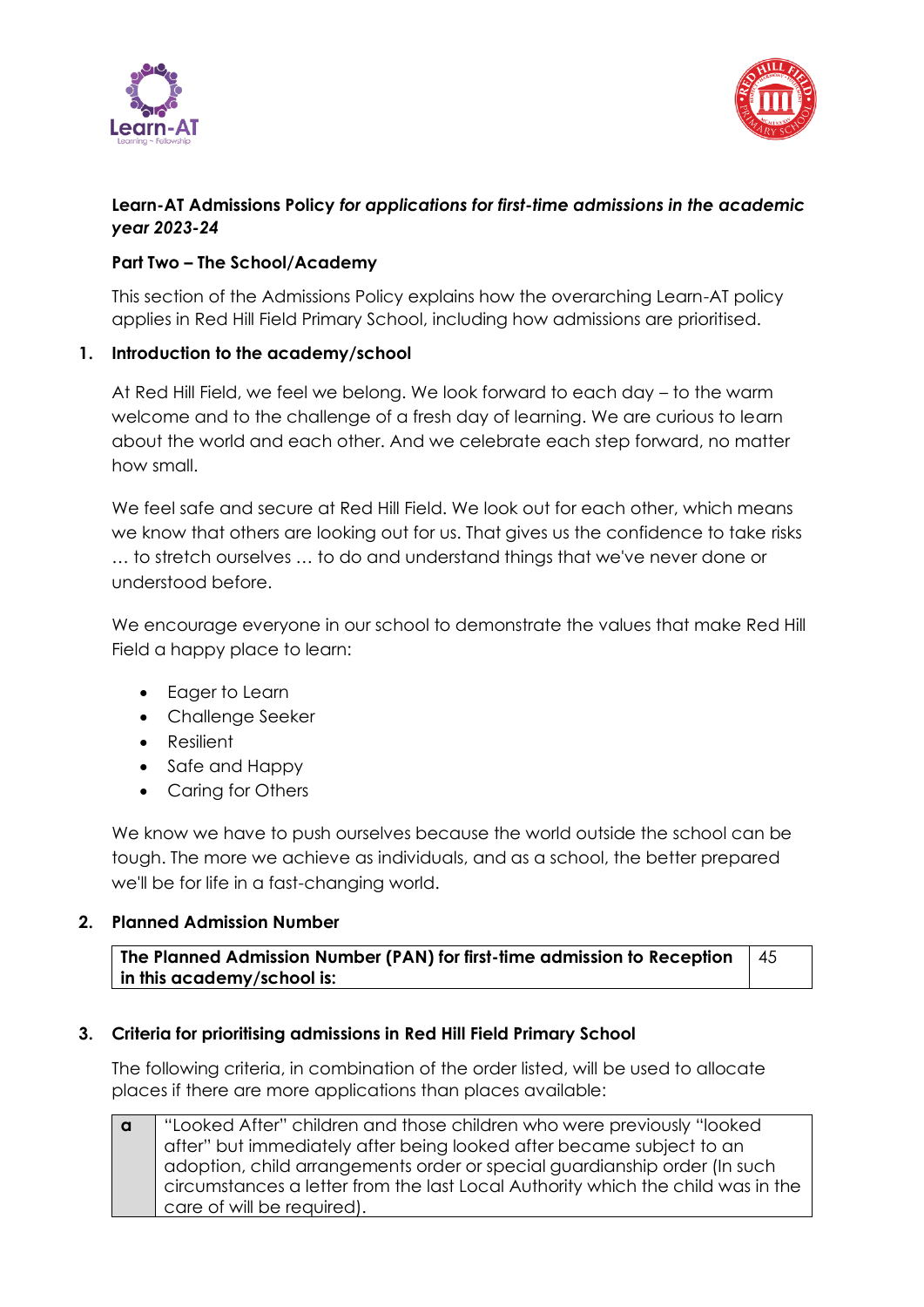



|             | A "looked after" child is a child who is:                                                                                                                 |
|-------------|-----------------------------------------------------------------------------------------------------------------------------------------------------------|
|             | in the care of a local authority or<br>(i)                                                                                                                |
|             | (ii)<br>being provided with accommodation by a local authority in the                                                                                     |
|             | exercise of their social services functions (see definition in section                                                                                    |
|             | 22(1) of the Children Act 1989).                                                                                                                          |
| $\mathbf b$ | Children who live in the catchment area of Red Hill Field Primary School.                                                                                 |
|             | The child's place of residence is taken to be the parental home. Living in the                                                                            |
|             | catchment area does not guarantee a place at the catchment school.                                                                                        |
| $\mathbf c$ | Children who will have an older sibling attending Red Hill Field Primary School                                                                           |
|             | at the same time.                                                                                                                                         |
|             | Sibling is defined in these arrangements as including natural brother or sister,                                                                          |
|             | half-brother or sisters, and legally adopted child being regarded as a brother                                                                            |
|             | or sister.                                                                                                                                                |
| d           | Children who have a serious medical condition or exceptional social or                                                                                    |
|             | domestic needs that make it essential they attend Red Hill Field Primary                                                                                  |
|             | School.                                                                                                                                                   |
|             | Supporting documentation from the Lead Professional must be supplied and<br>must be submitted with the application. The following list are the areas that |
|             | are considered exceptional:                                                                                                                               |
|             | Crown Servants                                                                                                                                            |
|             | Children in the care of a LA                                                                                                                              |
|             | Children subject to Child Protection Plans                                                                                                                |
|             | Parents suffering domestic violence (subject to documentary                                                                                               |
|             | evidence by a lead professional)                                                                                                                          |
|             | A child for whom transfer to the catchment area school would                                                                                              |
|             | involve attending a different school until (s) he is the right age for                                                                                    |
|             | transfer (dependent on the child having attended the present                                                                                              |
|             | school for at least a year)                                                                                                                               |
|             |                                                                                                                                                           |
|             | Each case will be assessed on its individual merits by the Local                                                                                          |
|             | Governing Body, who will make a recommendation to the Trust                                                                                               |
|             | <b>Admission Committee.</b>                                                                                                                               |
| $\mathbf e$ | Children living nearest to the school.                                                                                                                    |
|             | This distance is measured from the centre point of the property to the                                                                                    |
|             | school's main designated front gate, using a computerised mapping system                                                                                  |
|             | (Geopoint).                                                                                                                                               |

Children with Education, Health and Care Plans (EHCP) have a different admission process. If a child has an EHCP or parents are in the assessment process, it is important to have a discussion with the headteacher about what to do next. There is more information in Part 1 of this policy at paragraph 1.11

Random allocation will be used as a tie-break in category (f) above to decide who has highest priority for admission if the distance between two children's homes and Red Hill Field Primary School is the same. In such cases lots will be drawn supervised by an independent officer.

In the event of that there are more applications than places available, Red Hill Field Primary School may need to ask for proof of the following when applying the criteria for prioritising admissions: